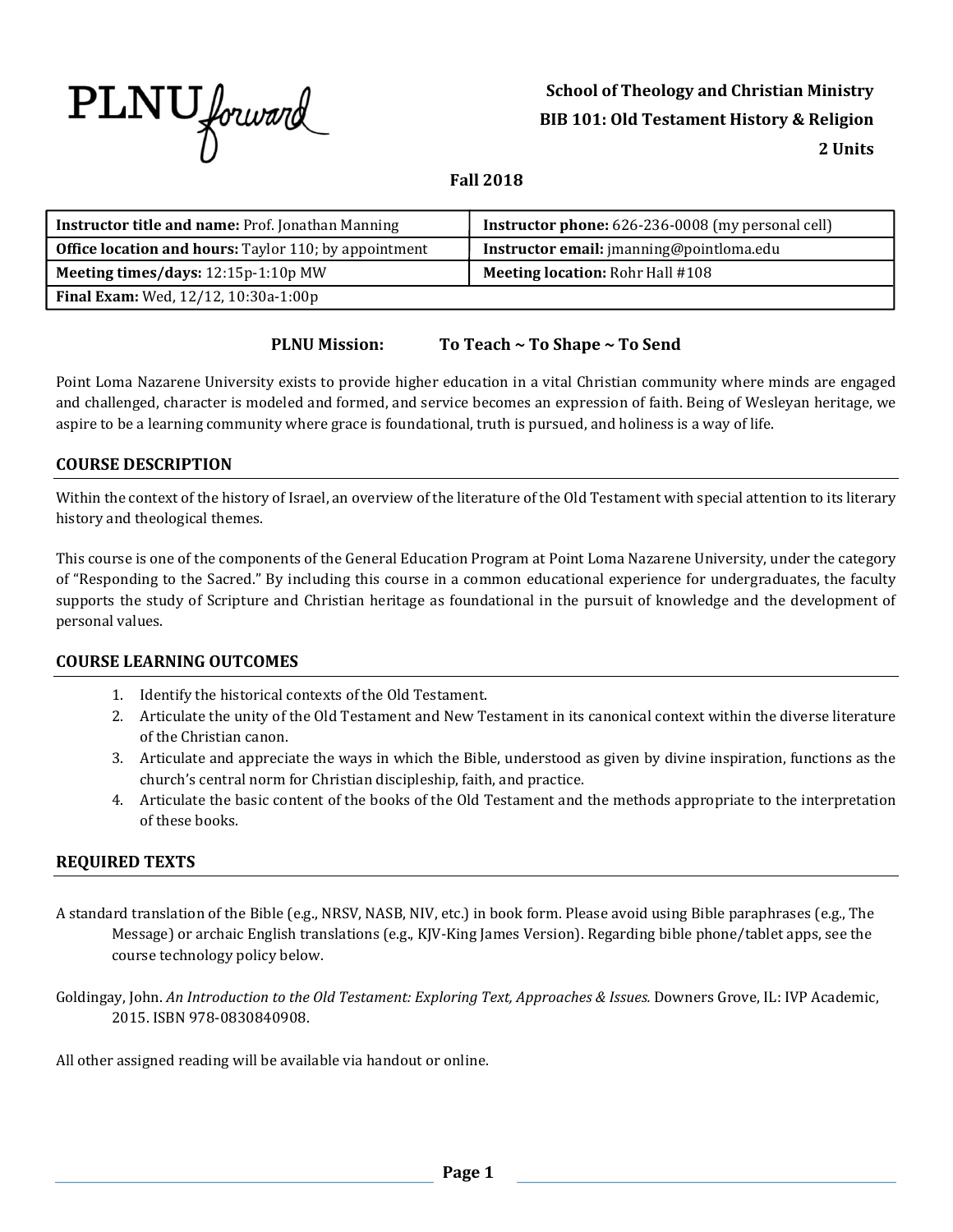#### **Assignment Distribution by Points and Percentage:**

|  | $(10\%)$  |
|--|-----------|
|  | (20%)     |
|  | (20%)     |
|  | (30%)     |
|  | (20%)     |
|  | $(100\%)$ |

#### **Grading Scale:**

|                                                                                           |  | $89\% - 87\% = B + 79\% - 77\% = C + 69\% - 67\% = D +$ |  |  |
|-------------------------------------------------------------------------------------------|--|---------------------------------------------------------|--|--|
| $100\% - 93\% = A$ $86\% - 83\% = B$ $76\% - 73\% = C$ $66\% - 63\% = D$ $59\% - 0\% = F$ |  |                                                         |  |  |
| $92\% - 90\% = A - 82\% - 80\% = B - 72\% - 70\% = C - 62\% - 60\% = D - 1$               |  |                                                         |  |  |

#### **Assignment Details:**

Class Attendance and Participation (worth 50 points total; 25 for attendance, 25 for participation):

**Class Attendance (25 points)**: From the PLNU Attendance Policy: "Regular and punctual attendance at all classes is considered essential to optimum academic achievement." (See Academic Policies in the academic catalog.)

| <b>Total Class</b><br>Sessions | 28 (1 session = $3.5\%$ of total sessions)                                                         |
|--------------------------------|----------------------------------------------------------------------------------------------------|
| Lateness                       | 2 tardies will count as one unexcused absence. Please arrive to class on time.                     |
| Unexcused                      | Unexcused absence #1-2: 7% of sessions missed. Does not count against attendance grade.            |
| Absences                       | Unexcused absence #3-4: 14% of sessions missed. Attendance grade reduced by 12.5 per day.          |
|                                | More than 20% of sessions (>=6) missed for any reason: student may be de-enrolled from the course. |
| Excused                        | No grade reduction. Requires a note or other documentation from a doctor or professor/coach        |
| Absences                       | (for sickness or official PLNU scheduled event). Notes from the PLNU Wellness Center are accepted, |
|                                | and if you are sick enough to miss class, you are strongly encouraged to go there.                 |
| Perfect                        | Students with zero tardies and zero unexcused absences at the end of the semester will earn 1% of  |
| Attendance                     | extra credit toward the final course grade (e.g., a grade of 89% would boost to a 90%).            |

**Class Participation (25 points):** Class participation means arriving prepared to discuss assigned reading and other class material, sharing insights, responding to other students, asking relevant questions, attempting to answer relevant questions, and discussing the issues brought up in class. In a 30- to 40-person class you might not have the opportunity to speak up on a daily basis, but you should still come prepared to contribute something to discussion on a daily basis. Participation also encompasses engaging in assigned tasks, maintaining focus, and avoiding distraction of self and others.

- Q: What will earn me the maximum participation grade?
- A: Speaking up in class (productively), asking questions, not being distracting to others, staying off screen devices
- Q: What will reduce my participation grade?
- A: Remaining quiet during most class sessions, never asking questions, distracting others, using screen devices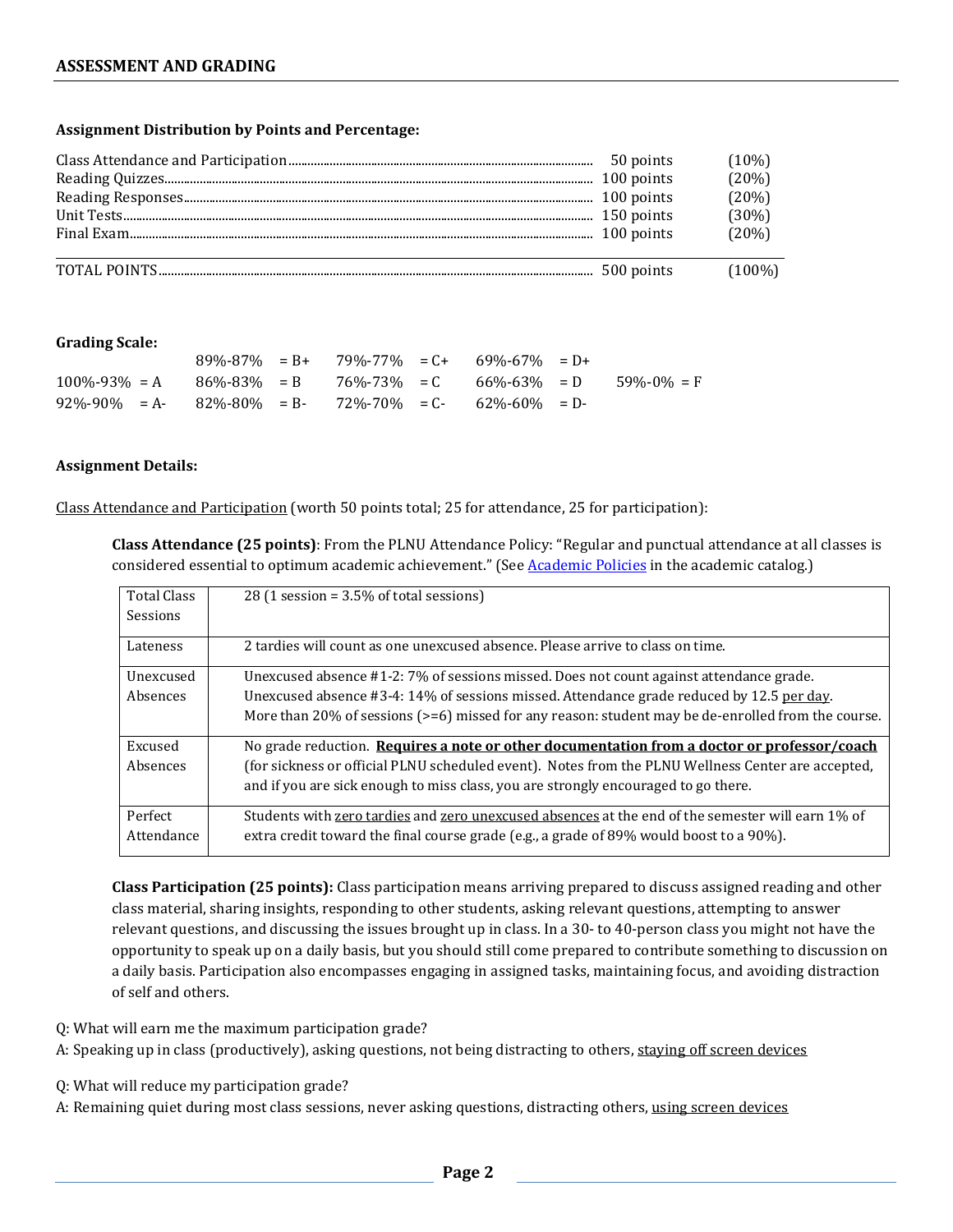Reading Quizzes (worth 100 points total): Answer questions about the weekly assigned Bible/Goldingay reading.

Rationale: Regular open-book online reading quizzes (1) provide encouragement and accountability for completing the assigned class reading, (2) highlight and reinforce important ideas within the reading, while giving immediate feedback on areas of weakness, (3) make learning additionally durable by mixing (interleaving) previously-covered material throughout later quizzes, (4) shift quiz-taking time outside of scheduled class sessions, and most importantly, (5) create a low-stress "free to try and fail" environment conducive to learning.

Instructions: Reading quizzes will be scheduled for virtually every class session with assigned Bible/Goldingay reading, and are due by the beginning of a given class session. They are **open-book**, and **may be retaken as many times as desired** up until the due date (note that quiz questions are drawn randomly from a question pool, so when you retake, you will likely see different questions). If a quiz is repeated, your highest score will be recorded. Find all Reading Quizzes in the "Quizzes" section of our class Canvas site.

For Best Results: Do the reading first, and read carefully and thoughtfully—it will be easier to recall specific information and remember its location if you've already read it. When you take a quiz, challenge yourself to keep your materials closed, as this will cause you to work harder and learn more effectively. Check your notes for accuracy afterward, or when needed. Repeat a quiz until you are confident in your mastery of the material. It's obviously possible to complete a quiz successfully without doing this diligent, hard work, but that defeats the larger purpose, and in the long term you will struggle to learn the material.

Reading Responses (worth 100 points total; 25 per response, 4 total responses):

During the semester we will read the following scholarly articles:

- Chalmers, Aaron. "The Influence of Cognitive Biases on Biblical Interpretation." *Bulletin for Biblical Research* 26 no 4 (2016): 467-480.
- Freedman, David Noel. "Yahweh of Samaria and his Asherah." *The Biblical Archaeologist* 50 no 4 (1987): 241-249.
- Moses, Robert. "'The Satan' in Light of the Creation Theology of Job." *Horizons in Biblical Theology* 34 no 1 (2012): 19-34.
- Stone, Ken. "Gender and Homosexuality in Judges 19: Subject-Honor, Object-Shame?" *Journal for the Study of the Old Testament* 20 no 67 (1995): 87-107.

Trible, Phyllis. "Eve and Adam: Genesis 2-3 Reread." *Andover Newton Quarterly* 13 no 4 (1973): 251-258.

Warrior, Robert Allen. "Canaanites, Cowboys, and Indians." *Union Seminary Quarterly Review* 59 no 1-2 (2005): 1-8.

Instructions: Four times during the semester when an assigned article comes due, compose and submit a 620-word (i.e., roughly 2-page) reflection/response to what you've read in the article. Strong responses will both briefly summarize key points from the reading and also critically reflect on and evaluate the author's ideas and assertions. What did you find to be helpful or illuminating? What did you find to be troubling or confusing? What questions did the reading raise in your own thinking? Make clear and specific points while demonstrating engagement with the reading for best results.

Unit Tests (worth 150 points total; 75 per test, 2 total tests):

Throughout the semester, unit tests will serve to separate our overarching class content into smaller and more manageable pieces, and to help students consolidate this material into long-term memory. Tests will be closed-book (also closed-Bible) and review/preparation information will be available in advance.

Final Exam (worth 100 points total):

The final exam will be closed-book (also closed-Bible) and comprehensive. We will review prior to the exam.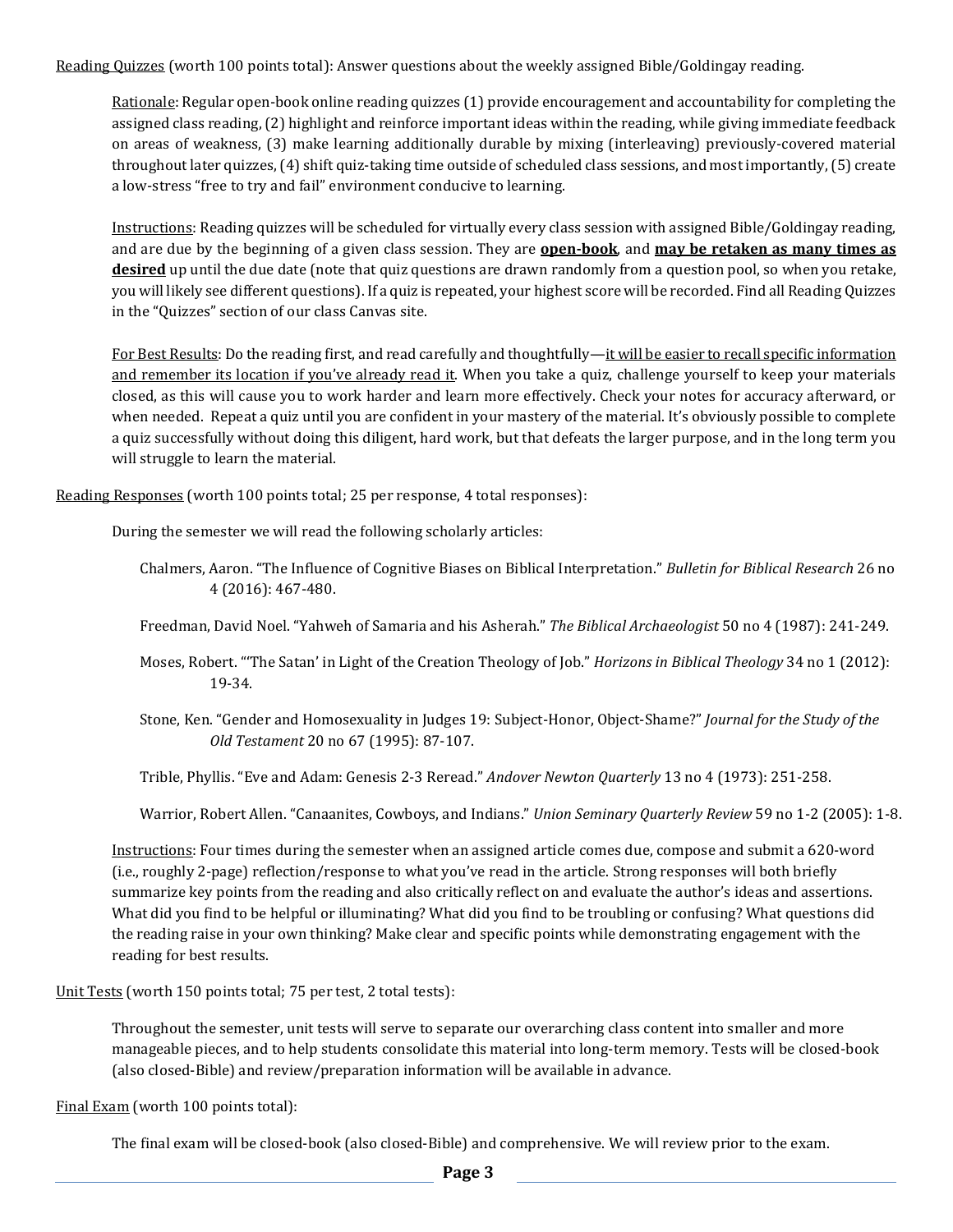In addition to the perfect attendance bonus (see above), you may earn extra points in the following ways:

- 1. Complete and return your Student Information Sheet (see the back of the syllabus) when due for 2 points.
- 2. Theological/Biblical Studies events go on frequently at PLNU and in our larger community. Attend an author lecture, reading, or forum and write a 1-2 page critical analysis and reflection over what was said and how it might apply to our course material. This will earn you up to  $+1\%$  of the total class grade (you can do this up to 3 times for credit). If you are unsure whether a particular event might count for credit, ask the professor. Please submit all extra credit via Canvas within 1 week of attending designated events.

# **INCLUSIVE LANGUAGE**

Point Loma Nazarene University approaches diversity from a biblical perspective, affirming that diversity is an expression of God's image, love, and boundless creativity. Recognizing that people have often used the English language in ways that imply the exclusion or inferiority of women and other marginalized groups, I strongly urge you to avoid sexist and racist language in your public discourse, in classroom discussions, and in your writings.

For further help on this topic, please visit the following websites: http://www.whwomenclergy.org/booklets/inclusive\_language.php#two https://owl.english.purdue.edu/owl/resource/608/05/

# **INCOMPLETES AND LATE ASSIGNMENTS**

Assignments are to be submitted/turned in by the beginning of the class session when they are due. The instructor reserves the right to refuse late work, and in fact, the course materials on Canvas are impossible to submit past the deadline without special permission. You are therefore strongly encouraged to contact your professor if you foresee a problem in completing work on time.

# **USE OF TECHNOLOGY**

Students are encouraged to use technology, especially the Canvas site, for learning and communication *outside* of class. In fact, students should be checking their email daily to receive timely course-related communication. *In class, however, the professor has banned the use of electronic devices*, except by permission or in the case of specific need. (Please speak to me if, for example, you require a laptop for learning purposes and we will work out an accommodation.) For the sake of optimal student learning, and knowing the distractions available with just one click, you may not use laptops, tablets, smartphones, or any other screen-device during class.

# **ACADEMIC HONESTY**

Students should demonstrate academic honesty by doing original work and by giving appropriate credit to the ideas of others. As explained in the university catalog, academic dishonesty is the act of presenting information, ideas, and/or concepts as one's own when in reality they are the results of another person's creativity and effort. Violations of university academic honesty include cheating, plagiarism, falsification, aiding the academic dishonesty of others, or malicious misuse of university resources. A faculty member who believes a situation involving academic dishonesty has been detected may assign a failing grade for a) that particular assignment or examination, and/or b) the course following the procedure in the university catalog. Students may appeal also using the procedure in the university catalog. See complete university-wide academic honesty policy under "Academic and General Policies" in the catalog: https://catalog.pointloma.edu/.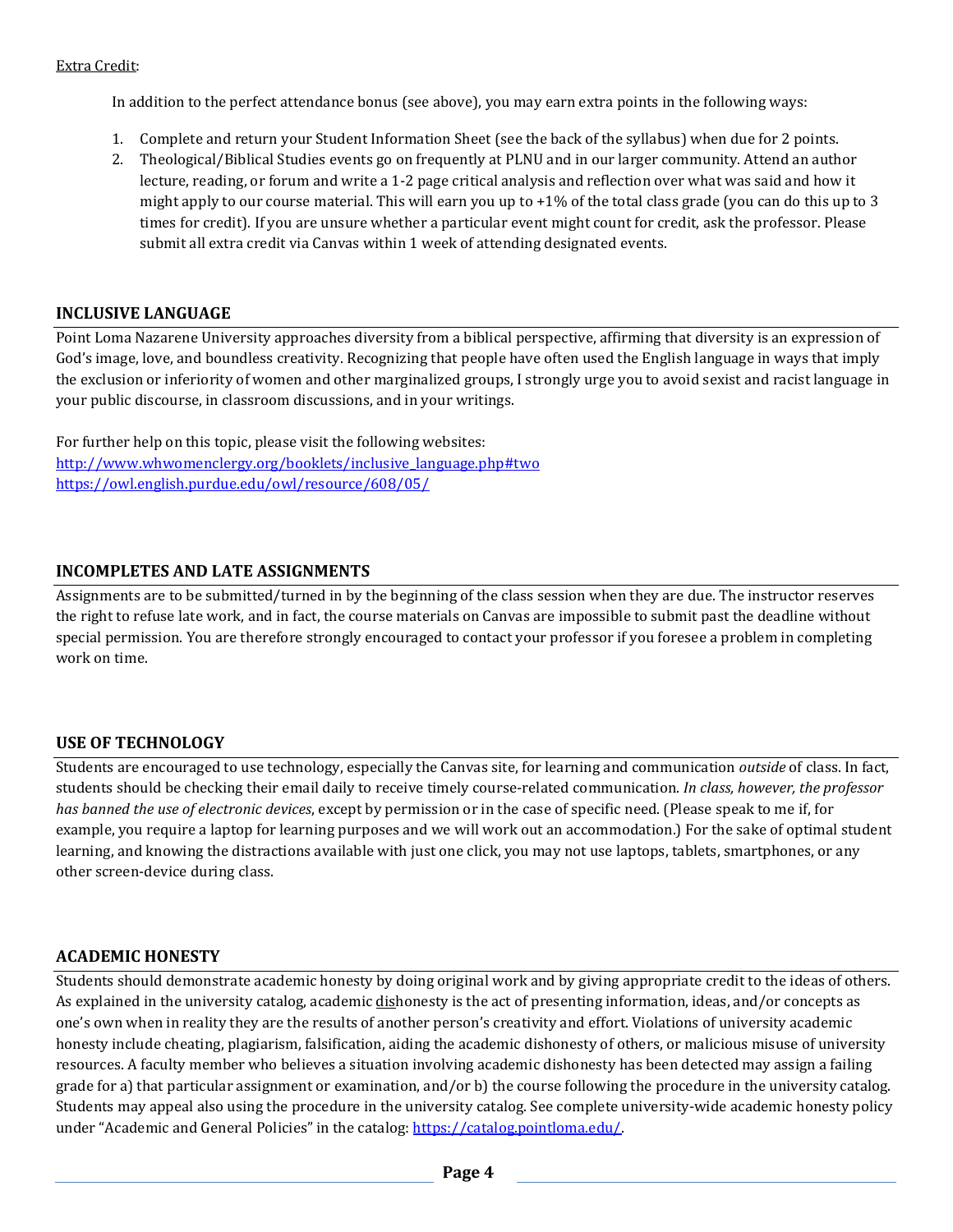## **ACADEMIC ACCOMMODATIONS**

If you have a diagnosed disability, please contact PLNU's Disability Resource Center (DRC) within the first two weeks of class to demonstrate need and to register for accommodation by phone at 619-849-2486 or by e-mail at DRC@pointloma.edu. See the PLNU Disability Resource Center website (https://www.pointloma.edu/offices/disability-resource-center) for additional information.

### **COPYRIGHT POLICY**

Point Loma Nazarene University, as a non-profit educational institution, is entitled by law to use materials protected by the US Copyright Act for classroom education. Any use of those materials outside the class may violate the law.

### **FINAL EXAMINATION POLICY**

Successful completion of this class requires taking the final examination **on its scheduled day**. The final examination schedule is posted on the PLNU Class Schedules website (https://www.pointloma.edu/offices/records/undergraduate-records). No requests for early examinations or alternative days will be approved.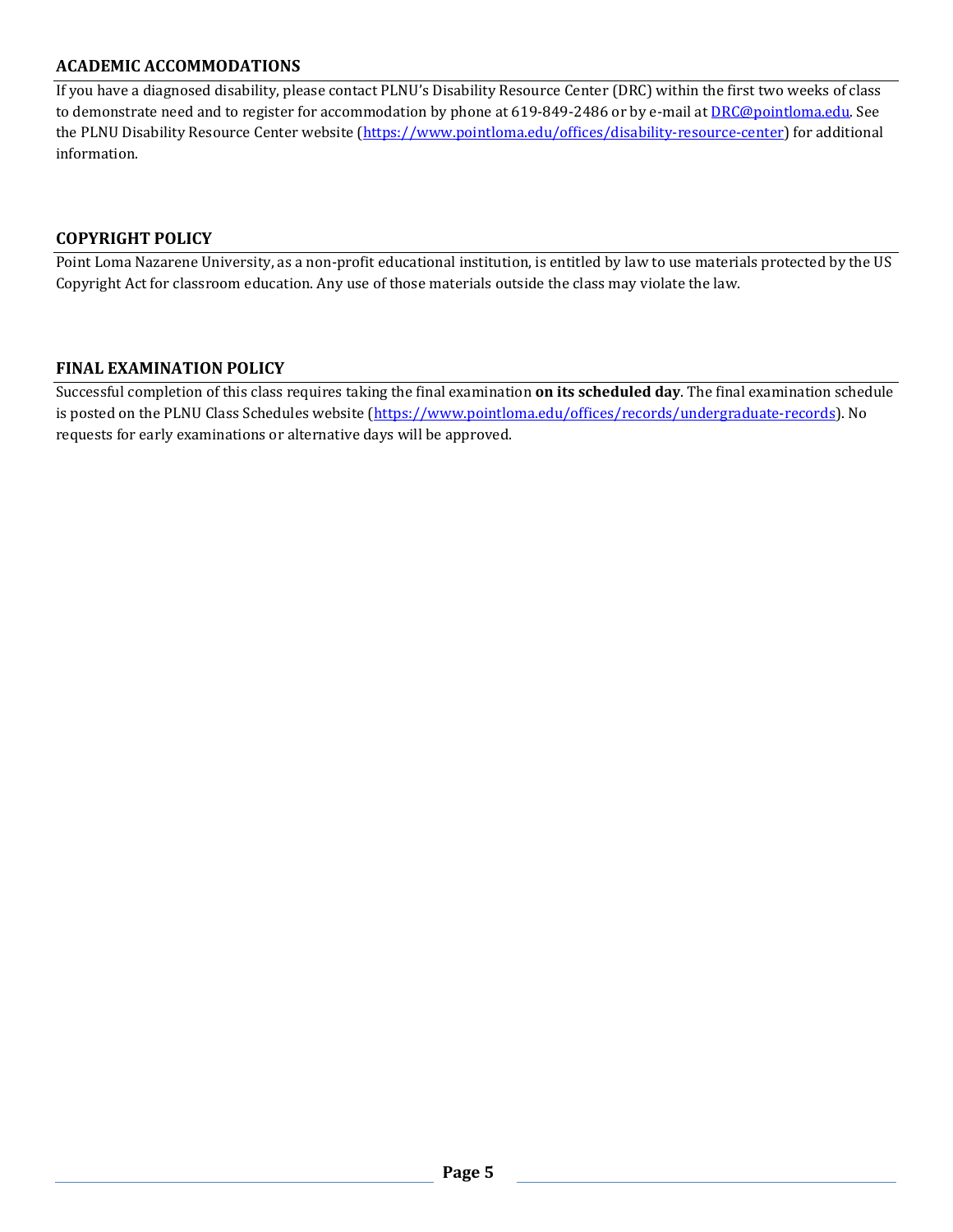# **COURSE SCHEDULE AND ASSIGNMENTS**

Course schedule, topics, evaluation, and assignments may be changed at the instructor's discretion.

|                              | <b>MONDAY</b>                                                                                                                                           | <b>WEDNESDAY</b>                                                                                                                                                        |
|------------------------------|---------------------------------------------------------------------------------------------------------------------------------------------------------|-------------------------------------------------------------------------------------------------------------------------------------------------------------------------|
| WEEK01<br>Intro to OT        | [TUESDAY] AUG 28<br>Syllabus & Orientation                                                                                                              | <b>AUG 29</b><br>Read: Class Syllabus<br>Read: Chalmers, "The Influence of Cognitive Biases"<br><b>DUE: Chalmers Article Response</b><br><b>DUE: Student Info Sheet</b> |
| <b>WEEK02</b><br>Intro to OT | <b>SEP 03</b><br>NO CLASS: LABOR DAY                                                                                                                    | <b>SEP 05</b>                                                                                                                                                           |
| <b>WEEK03</b><br>Intro to OT | <b>SEP 10</b><br>Read: Goldingay 7-48<br><b>DUE: Online Reading Quiz #1</b>                                                                             | <b>SEP 12</b>                                                                                                                                                           |
| WEEK 04<br>Torah             | <b>SEP 17</b><br>Read: Goldingay 50-71, Genesis 1-11<br><b>DUE: Online Reading Quiz #2</b>                                                              | <b>SEP 19</b><br>Read: Trible, "Eve and Adam, Genesis 2-3 Reread"<br><b>DUE: Trible Article Response</b>                                                                |
| <b>WEEK05</b><br>Torah       | <b>SEP 24</b><br>Read: Goldingay 72-83, Genesis 12-50<br><b>DUE: Online Reading Quiz #3</b>                                                             | <b>SEP 26</b>                                                                                                                                                           |
| <b>WEEK06</b><br>Torah       | <b>OCT 01</b><br>Read: Goldingay 84-105. Exodus (all)<br><b>DUE: Online Reading Quiz #4</b>                                                             | <b>OCT 03</b><br>Read: Warrior, "Canaanites, Cowboys, and Indians"<br><b>DUE: Warrior Article Response</b>                                                              |
| <b>WEEK 07</b><br>Torah      | <b>OCT 08</b><br>Read: Goldingay 106-117. Leviticus 16-27.<br>Numbers 1-14<br><b>DUE: Online Reading Quiz #5</b>                                        | <b>OCT 10</b><br>Unit Test #1 Review: Torah                                                                                                                             |
| WEEK 08<br>Torah             | <b>OCT 15</b><br>Read: Goldingay 118-140.<br>Deuteronomy 1-6, 12-15, 28-34<br><b>DUE: Online Reading Quiz #6</b>                                        | <b>OCT 17</b><br>Unit Test #1: Torah                                                                                                                                    |
| <b>WEEK09</b><br>Nebi'im     | <b>OCT 22</b><br>Read: Goldingay 142-173, 284-287 Joshua 1-11, 21, 24,<br>Judges 1-10, 19-21, Ruth (all)<br><b>DUE: Online Reading Quiz #7</b>          | <b>OCT 24</b><br>Read: Stone, "Gender and Homosexuality in Judges 19:<br>Subject-Honor, Object-Shame?"<br><b>DUE: Stone Article Response</b>                            |
| <b>WEEK10</b><br>Nebi'im     | <b>OCT 29</b><br>Read: Goldingay 174-197. 1 Samuel 8-12, 15-16.<br>2 Samuel 7, 1 Kings 1-12, 16-19, 2 Kings 15-25<br><b>DUE: Online Reading Quiz #8</b> | <b>OCT 31</b><br>Read: Freedman, "Yahweh of Samaria and His Asherah"<br><b>DUE: Freedman Article Response</b>                                                           |
| <b>WEEK 11</b><br>Nebi'im    | <b>NOV 05</b><br>Read: Goldingay 198-227, Isaiah 1-6, Amos (all),<br>Hosea 1-2. Jonah (all)<br>DUE: Online Reading Quiz #9                              | <b>NOV 07</b><br>Unit Test #2 Review: Nebi'im                                                                                                                           |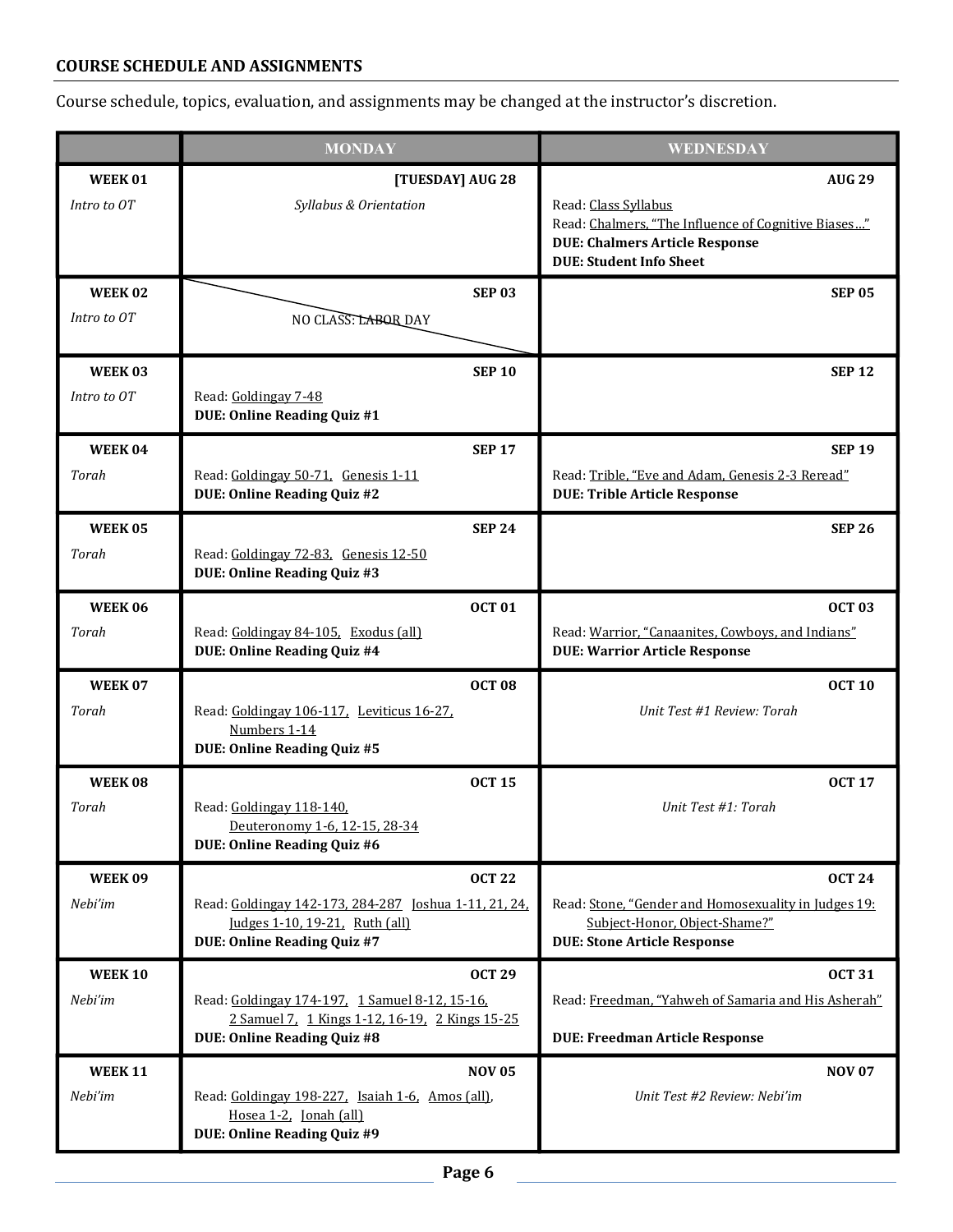|                           | <b>MONDAY</b>                                                                                                                                      | WEDNESDAY                                                                                                                    |
|---------------------------|----------------------------------------------------------------------------------------------------------------------------------------------------|------------------------------------------------------------------------------------------------------------------------------|
| <b>WEEK 12</b><br>Nebi'im | <b>NOV 12</b><br>Read: Goldingay 228-268. Isaiah 40-43, 61-62.<br>Ezekiel 1-11, Jeremiah 29-33<br>DUE: Online Reading Quiz #10                     | <b>NOV 14</b><br><b>Ilnit Test #2: Nehi'im</b>                                                                               |
| <b>WEEK 13</b><br>Ketubim | <b>NOV 19</b><br>Read: Goldingay 269-283, 1 Chronicles 1,<br>2 Chronicles 36, Ezra 1-6, Nehemiah 8-13<br><b>DUE: Online Reading Quiz #11</b>       | <b>NOV 21</b><br>NO CLASS: THANKSGIVING BREAK                                                                                |
| <b>WEEK 14</b><br>Ketubim | <b>NOV 26</b><br>Read: Goldingay 288-337. Psalm 1-41, 72, 89, 106, 150.<br>Proverbs 1-9, 20-24, 31, Job 1-3, 38-42<br>DUE: Online Reading Quiz #12 | <b>NOV 28</b><br>Read: Moses, "The Satan' in Light of the Creation<br>Theology of Job"<br><b>DUE: Moses Article Response</b> |
| <b>WEEK 15</b><br>Ketubim | <b>DEC 03</b><br>Read: Goldingay 338-367. Ecclesiastes 1-6, 12.<br>Daniel 1-6<br><b>DUE: Online Reading Quiz #13</b>                               | <b>DEC 05</b><br><b>Final Exam Review</b>                                                                                    |

| <b>FINALS WEEK</b> | BIB101 Sec. 7 (regularly meets MW @ 12:15pm)<br>Final Exam Day/Time: | Wednesday, 12/12, 10:30am-1:00pm |
|--------------------|----------------------------------------------------------------------|----------------------------------|
|--------------------|----------------------------------------------------------------------|----------------------------------|